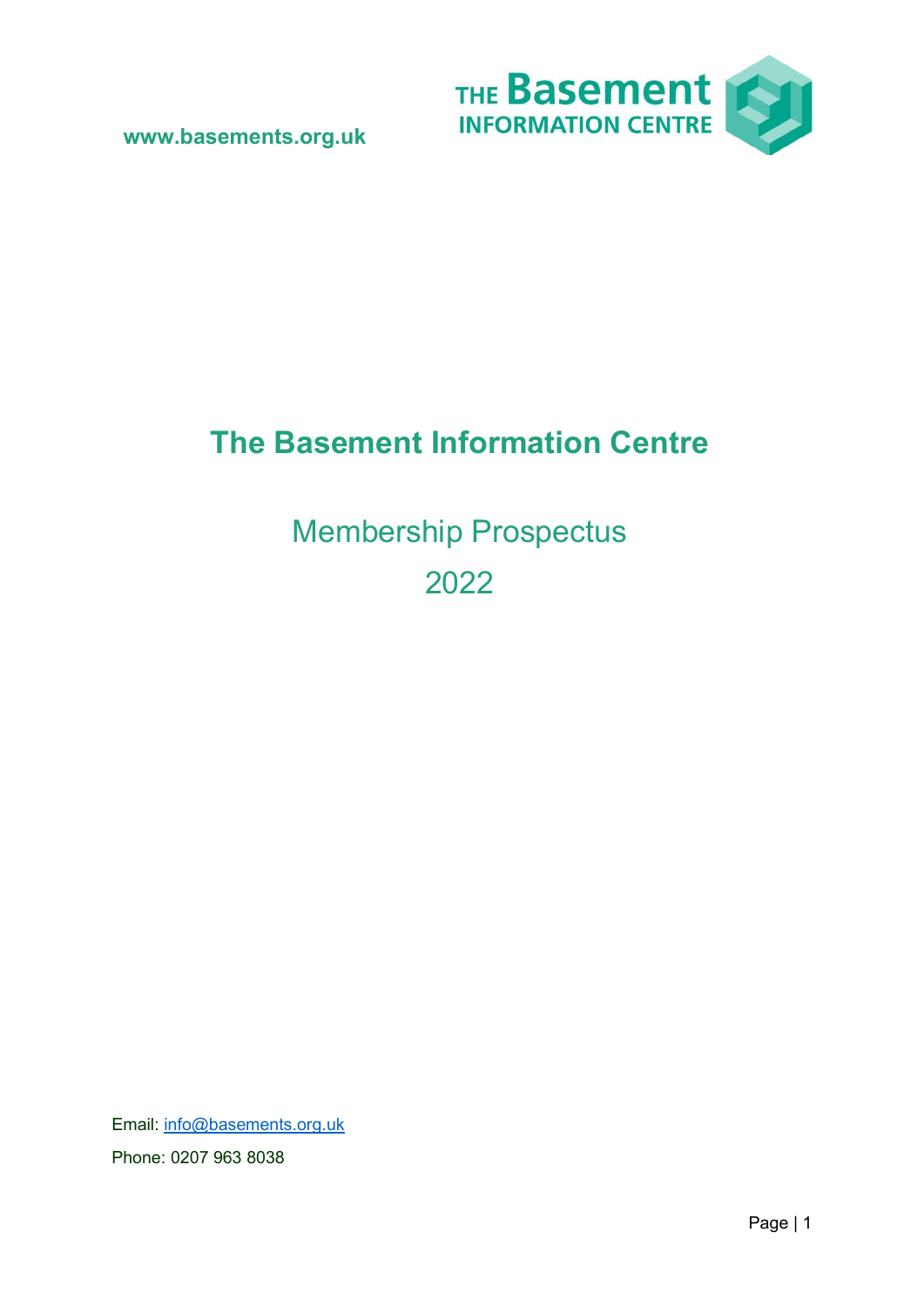

## Introduction to The Basement Information Centre

The Basement Information Centre (TBIC) aims to encourage and enable the design and construction of quality basements on new developments and the improvement of existing and retrofit basements.

TBIC is a forum to:

- Develop guidance documents to simplify design and enable high performance basement construction.
- **•** Provide information on products and materials for use in basement design and construction.
- To encourage good practice in design and construction through promotion of guidance.

This document summarises the benefits that are available to new and existing members. TBIC aims to attract membership from those involved in the design and construction of basements and their supply chains. Members include contractors, product manufacturers, suppliers, trade associations and basement specialists.

## What we do

TBIC provides guidance to homeowners, housebuilders, designers, and anyone with an interest in designing or developing a new or existing basement space. To help with basement projects, TBIC provide:

- Guidance documents A wealth of best practice guidance for the design and construction of basements.
- Events and webinars The Basement Information Centre runs and speaks at events to share guidance and expertise.
- Case studies

For those looking for ideas and inspiration there is an online case study hub.

Ask the Expert

For those needing advice for their basement project there is the online "ask the expert" service.

Find out more at www.basements.org.uk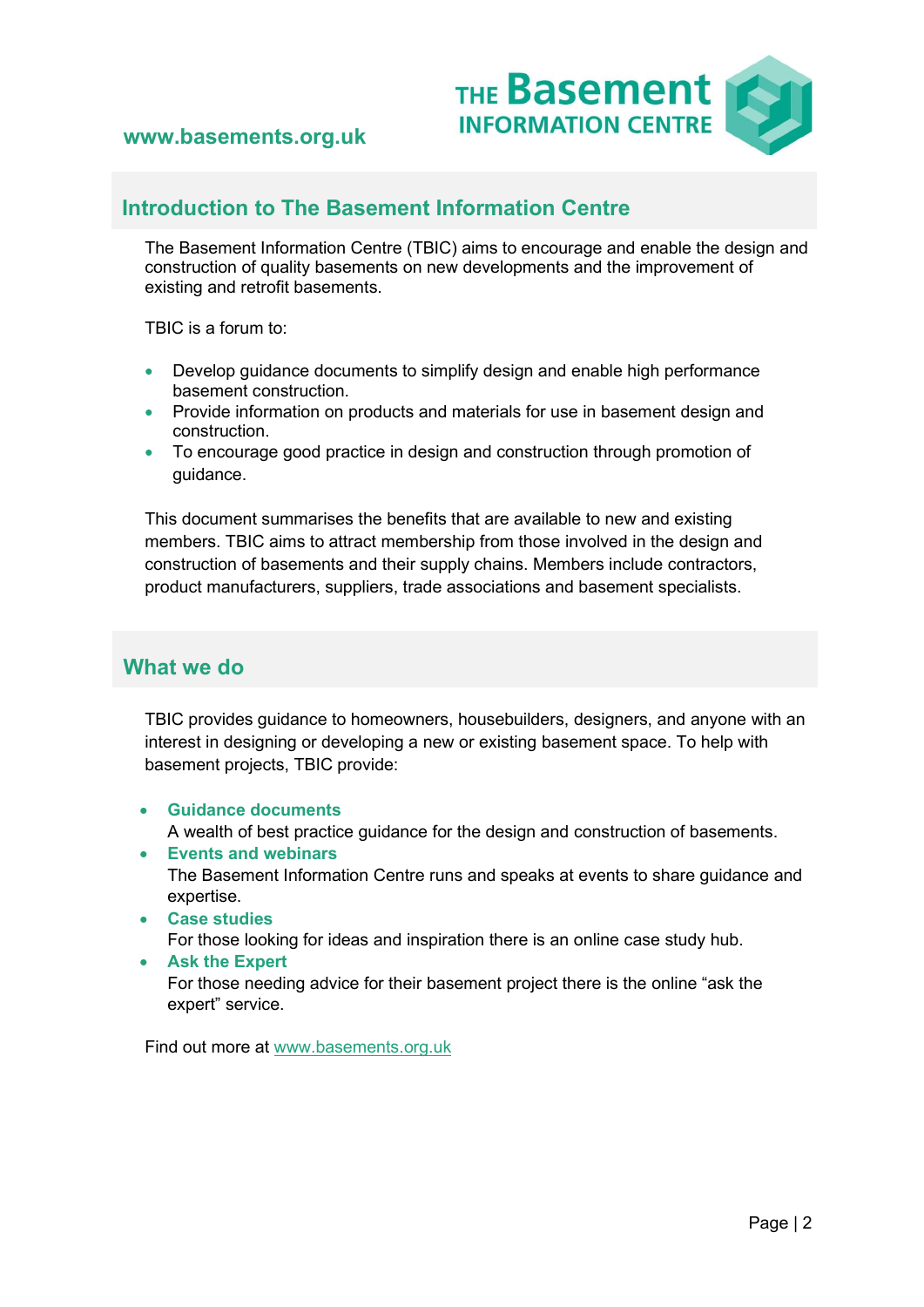

## **Governance**

To provide a robust model for the operation of The Basement Information Centre on behalf of members, the agreed governance is detailed below.



#### General Administration:

TBIC is a specialist interest group of The Concrete Centre, part of The Mineral Products Association (MPA). The administration of TBIC is provided by:

Claire Ackerman, Director, TBIC and The Concrete Centre claire.ackerman@basements.org.uk or cackerman@concretecentre.com

Emily Halliwell, Structural Engineer, TBIC and The Concrete Centre info@basements.org.uk or ehalliwell@concretecentre.com

Jane Blake, Executive Secretary, TBIC and MPA Jane.Blake@mineralproducts.org

Laura Beale, Accounts Assistant, TBIC and MPA Laura.Beale@mineralproducts.org

TBIC also has access to The Concrete Centre team of engineers, architects, and marketing experts.

#### Committees: TBIC Chairman: Kevin Dodds, Delta Membrane Systems

TBIC Steering Committee: The steering group meet on an annual basis to agree the TBIC budget and business plan. This is currently a meeting of Director, TBIC and the TBIC chairman. The TBIC chairmanship is a voluntary role for a full member that provides a point of contact for decisions on membership and as and when required by the administration team.

Technical Marketing Committee: The technical marketing committee (TMC) meets at least bi-annually to agree helpline technical experts, technical web content, proposing technical marketing activities and working groups. The chairmanship is a voluntary role for a full member.

Competition Act: To protect the interest of all members we operate all our activities in full conformity with the requirements of the Competition Act 1998 & Enterprise Act 2002.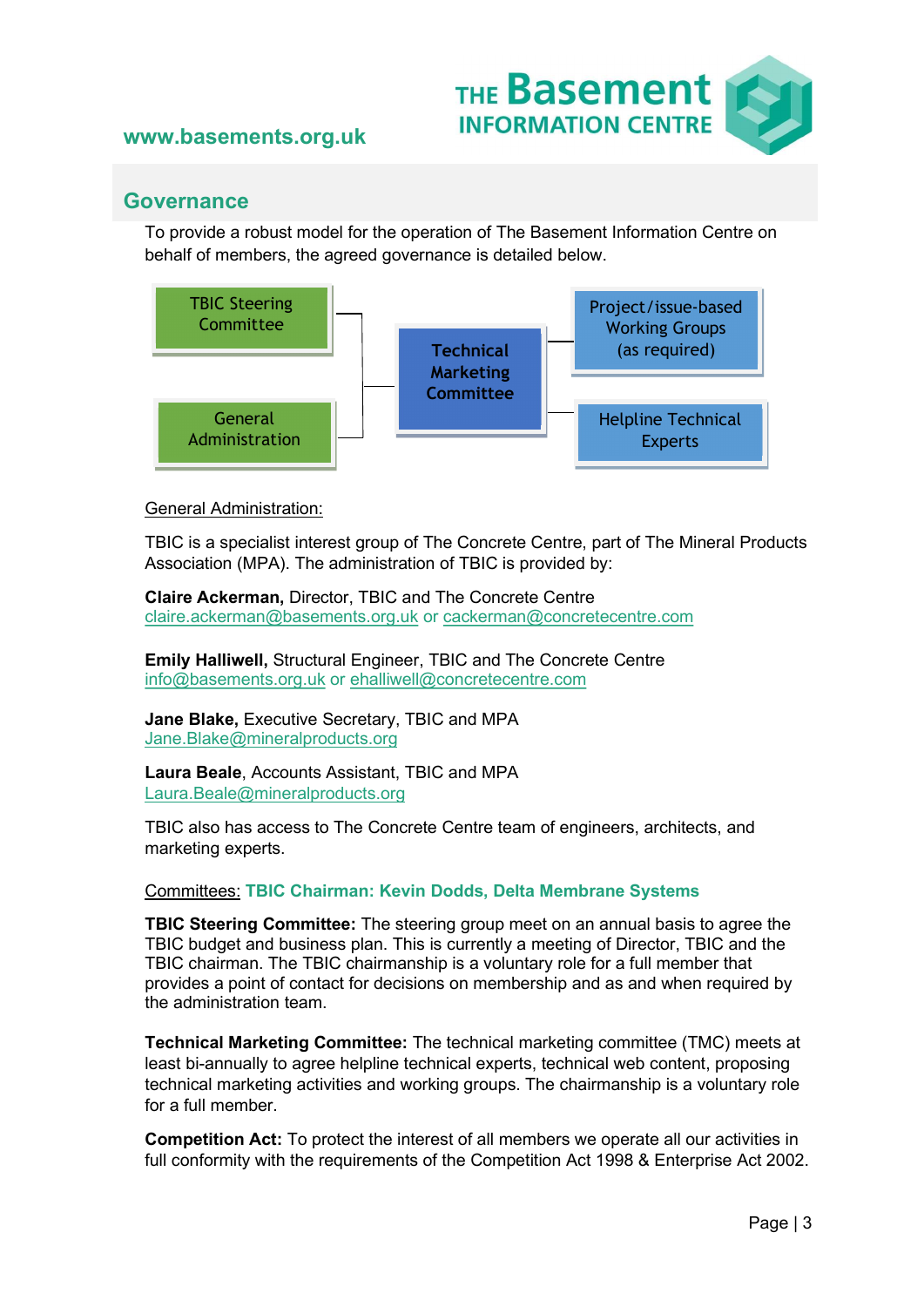

## Benefits of Membership

Members of the Basement Information Centre provide products and services to enable the design and construction of quality basements; whether new-build or retrofit.

Members include contractors, product manufacturers, suppliers, industry bodies, specialist product groups, and basement specialists. Being a TBIC member demonstrates shared values and commitment to best practice.

As a member of TBIC you can:

- Get involved in the committees and technical working groups of TBIC
- Volunteer to be a technical expert for the TBIC helpline
- Include your company profile on the TBIC website
- Include case study material on the TBIC website
- Showcase your projects or expertise on social media channels
- Use TBIC logo on marketing materials
- Receive discounts on purchasing TBIC guidance documents
- Contribute to press features and promotional opportunities including events
- Receive regular newsletters and member updates
- Contribute and partner in specialist research
- Contribute to specialist best practice guidance to develop the market for basements
- Access industry and supply chain networking opportunities
- Utilise links with The Concrete Centre and Mineral Products Association

A full list of current members of the Basement Information Centre can be found on the TBIC website: www.basements.org.uk

## Website and Social Media Channels

- Website: www.basements.org.uk
- Twitter: @BasementsInfo
- LinkedIn: http://www.linkedin.com/company/the-basement-information-centre/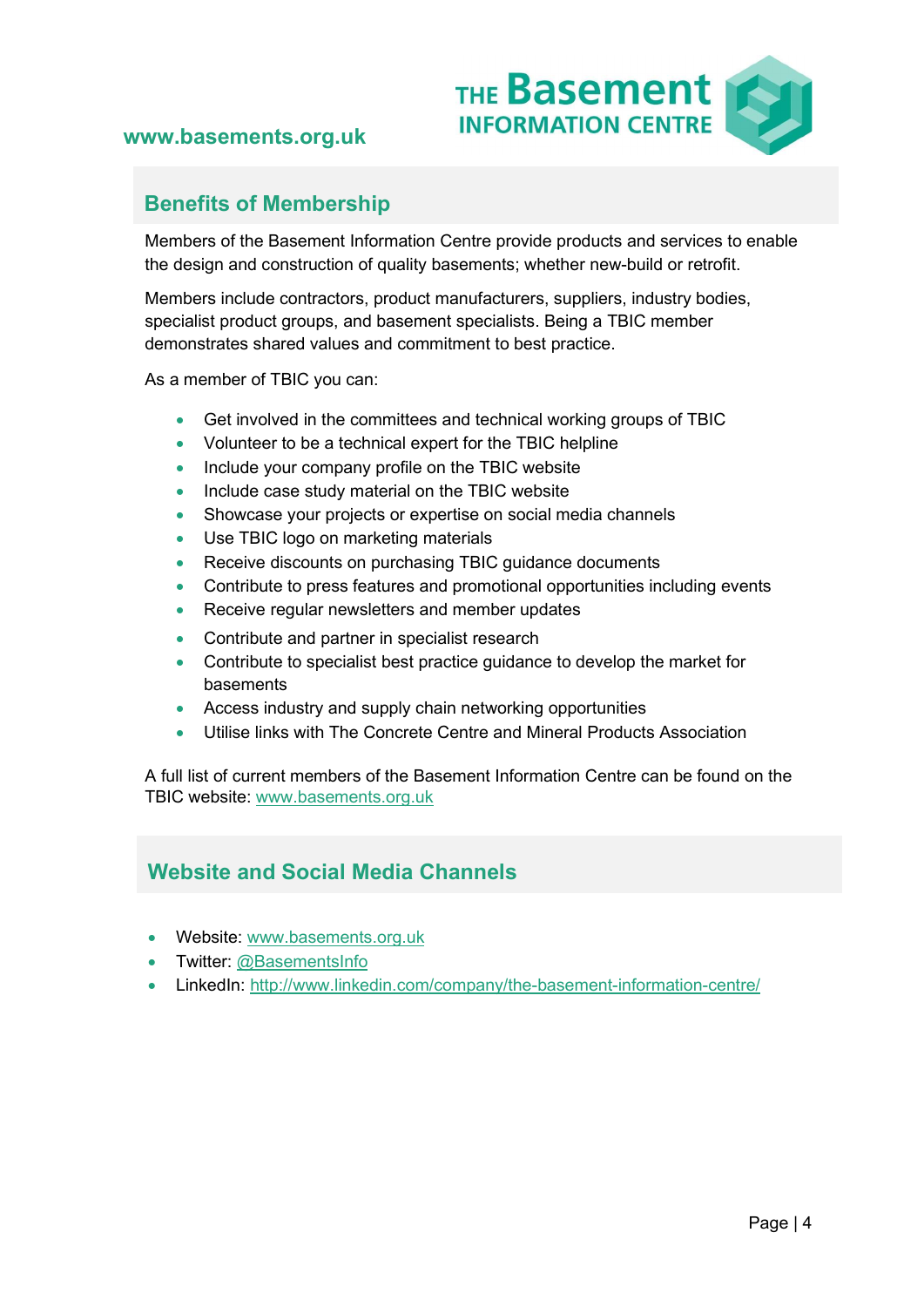

## Membership Categories & Annual Subscriptions 2022

Subscriptions are paid annually in a single sum and are subject to annual review. They are based on a calendar year - January to December.

Pro rata rates will be applied for joining after the start of the current year (Jan-Jun 100%, Jul-Dec 50%).

| <b>Category</b>                    | <b>Grade</b>    | <b>Description and Benefits</b>                                                                                                                                                                                                                                                                                                                                                                                                                                                                                                                                              | <b>Annual</b><br><b>Subscription</b><br>2022 (excl.<br>VAT) |
|------------------------------------|-----------------|------------------------------------------------------------------------------------------------------------------------------------------------------------------------------------------------------------------------------------------------------------------------------------------------------------------------------------------------------------------------------------------------------------------------------------------------------------------------------------------------------------------------------------------------------------------------------|-------------------------------------------------------------|
| <b>Full member</b><br>(commercial) | FM <sub>1</sub> | Contractors, manufacturers, designers and other<br>organisations providing products and services for<br>the design and construction of basements.<br>Benefits:<br>Membership of Technical Marketing<br>Committee which oversees direction of<br>the organisation<br>Can nominate representatives for<br>Working Groups (either within own<br>organisation or externally)<br>Listed as full member on website /<br>$\bullet$<br>presentations / events<br>Member profile on website<br>Opportunity to submit unlimited cases<br>studies / member content for TBIC<br>website. | £1100                                                       |
| <b>Full member</b><br>(trade body) | FM <sub>2</sub> | Trade associations and industry bodies with<br>direct interest in basements.<br>Benefits:<br>As Grade FM1.                                                                                                                                                                                                                                                                                                                                                                                                                                                                   | £650                                                        |
| <b>Full member</b><br>(other)      | FM <sub>3</sub> | For other organisations providing significant<br>support for TBIC activities.<br>Benefits:<br>As Grade FM1.                                                                                                                                                                                                                                                                                                                                                                                                                                                                  | By Agreement                                                |
| <b>Online-only</b><br>member       | OM <sub>1</sub> | Any organisation with an interest in basements.<br>Benefits:<br>Member profile on website.<br>Can submit up to 4 case studies per<br>year.                                                                                                                                                                                                                                                                                                                                                                                                                                   | £400                                                        |

Note: Membership of Working Groups is not limited to members/full members of TBIC, as relevant guests can add valuable expertise. The TMC will continue to oversee the formation of and invitations to Working Groups.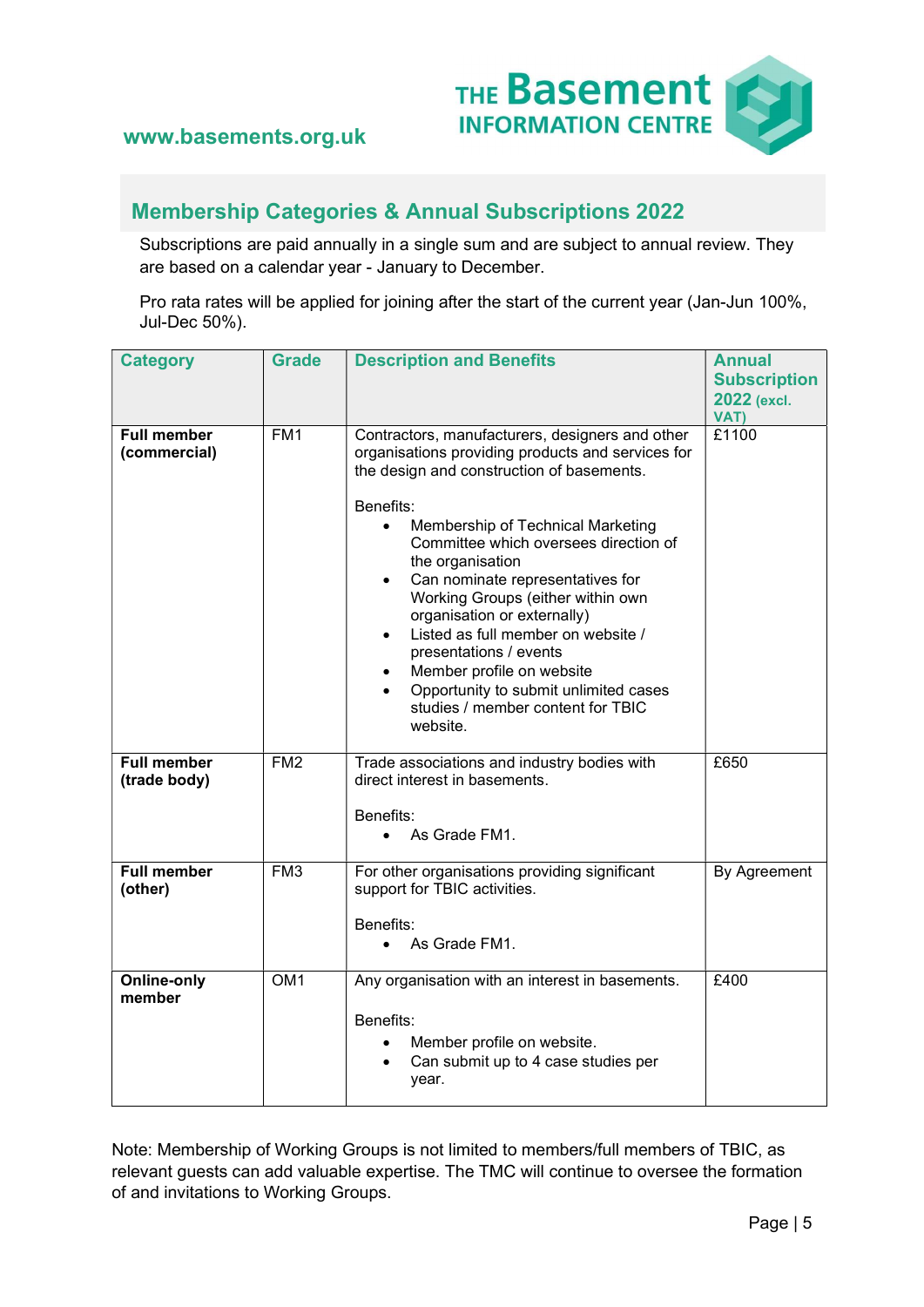

## Membership Application

(On behalf of a Corporation trading division or clearly identifiable part thereof)

Company . . . . . . . . . . . . . . . . . . . . . . . . . . . . . . . . . . . . . . . . . . . . . . . . . . . . . . . . . . . . . . . . . . Registered office . . . . . . . . . . . . . . . . . . . . . . . . . . . . . . . . . . . . . . . . . . . . . . . . . . . . . . . . . . . . . . . . . . . . . . . . . . . . . . . . . . . . . . . . . . . . . . . . . . . . . . . . . . . . . . . . . . . . . . . . . . . . . . . . . . . . . . . . . . . . . . . . . . . . . . . . . . . . . . . . . . . . . . . . . . . . . . . . . . . . . . . . . . . . . . . . . . . . . . . . . . . . . . . .

I, . . . . . . . . . . . . . . . . . . . . . . . . . . . . . . . . . . . . . . . . . . . . . . . . . . . . . . of the said Company, hereby apply for FULL / ONLINE MEMBERSHIP (delete as appropriate) of THE BASEMENT INFORMATION CENTRE (TBIC) subject to the Terms and Conditions of Membership (see pages 8 and 9 of the Membership Prospectus) which should be read before signature. Particularly that any member shall give three months' notice of intent to withdraw from membership in the following year or otherwise be committed to the subsequent half-year's subscription or the full year if notice is given after June in the following year.

| Trading Name of Company as you would like it to appear on Membership listing: |                                                                                    |  |  |  |  |  |
|-------------------------------------------------------------------------------|------------------------------------------------------------------------------------|--|--|--|--|--|
|                                                                               |                                                                                    |  |  |  |  |  |
|                                                                               |                                                                                    |  |  |  |  |  |
|                                                                               | Address to which communications should be sent                                     |  |  |  |  |  |
|                                                                               |                                                                                    |  |  |  |  |  |
|                                                                               | Address for invoicing (if different from above)                                    |  |  |  |  |  |
|                                                                               |                                                                                    |  |  |  |  |  |
|                                                                               |                                                                                    |  |  |  |  |  |
|                                                                               | <b>COMPANY CATEGORY</b>                                                            |  |  |  |  |  |
|                                                                               | (e.g. Full member (commercial) FM1)                                                |  |  |  |  |  |
| $\bullet$                                                                     | The company's/group's turnover (as per the category description being applied for) |  |  |  |  |  |
|                                                                               |                                                                                    |  |  |  |  |  |
| $\bullet$                                                                     |                                                                                    |  |  |  |  |  |
|                                                                               |                                                                                    |  |  |  |  |  |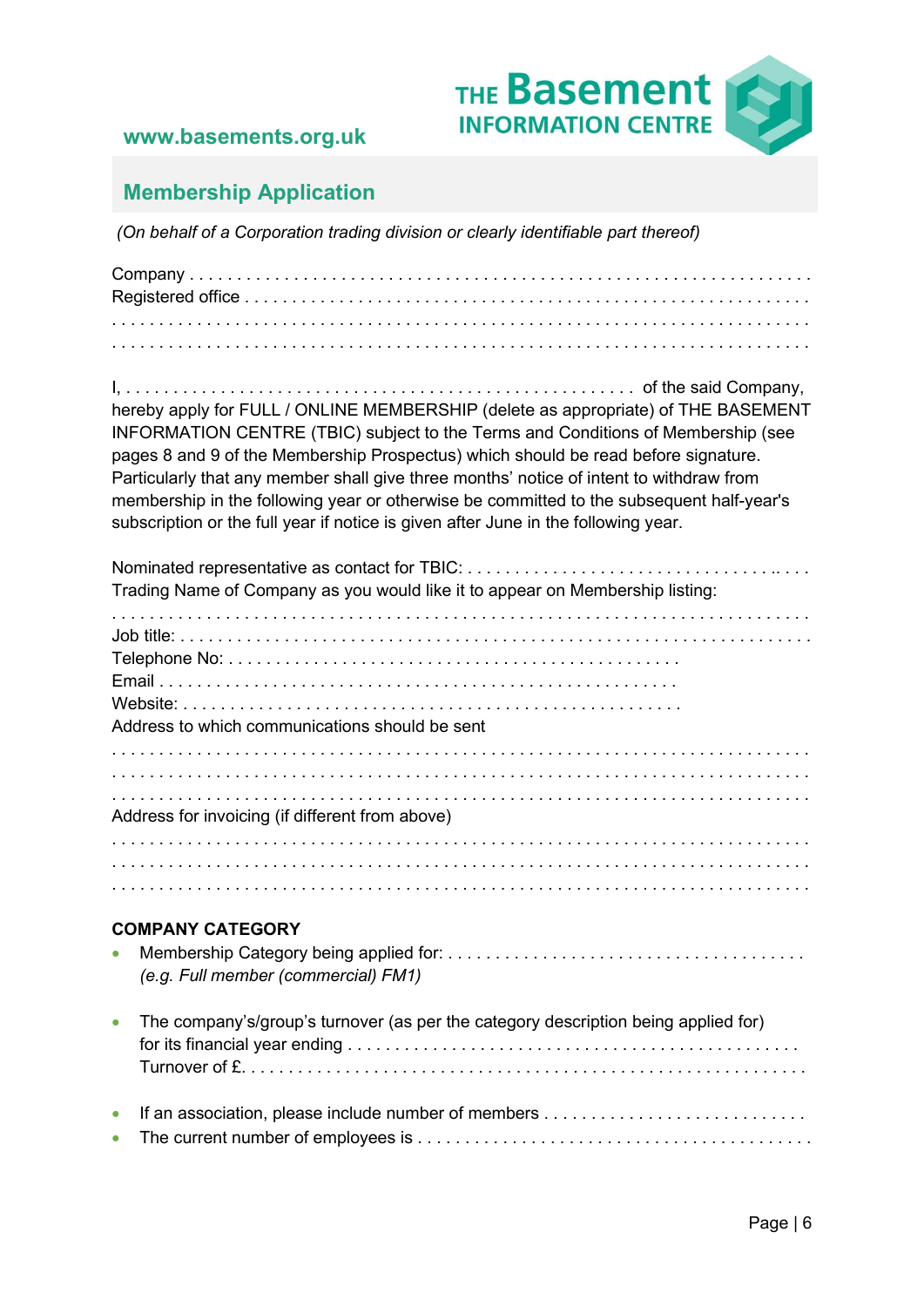

#### SUPPORTING INFORMATION

| $\bullet$                                                                           | Please provide a brief summary of the organisation, as it relates to basements:                                                                          |                                                                                            |                                                                           |                               |  |  |  |  |
|-------------------------------------------------------------------------------------|----------------------------------------------------------------------------------------------------------------------------------------------------------|--------------------------------------------------------------------------------------------|---------------------------------------------------------------------------|-------------------------------|--|--|--|--|
|                                                                                     |                                                                                                                                                          |                                                                                            |                                                                           |                               |  |  |  |  |
|                                                                                     |                                                                                                                                                          |                                                                                            |                                                                           |                               |  |  |  |  |
| $\bullet$                                                                           | Do you offer $3^{rd}$ party warranty on your products & services: (please circle) YES<br>NO.<br>If yes, please provide details of the warranty provider: |                                                                                            |                                                                           |                               |  |  |  |  |
|                                                                                     |                                                                                                                                                          |                                                                                            |                                                                           |                               |  |  |  |  |
| $\bullet$                                                                           |                                                                                                                                                          |                                                                                            | Do you hold public liability insurance: (please circle) YES               | <b>NO</b>                     |  |  |  |  |
| $\bullet$                                                                           | ASUC+<br>$\circ$<br><b>BWPDA</b><br>$\circ$<br><b>BSWA</b><br>$\circ$<br>SpeCC YES<br>$\circ$<br>$\circ$                                                 | <b>YES</b><br><b>NO</b><br><b>YES</b><br><b>NO</b><br><b>NO</b><br><b>YES</b><br><b>NO</b> | Are you accredited to any of the following organisations: (please circle) |                               |  |  |  |  |
|                                                                                     |                                                                                                                                                          |                                                                                            | Please circle the areas of work that are relevant to your company         |                               |  |  |  |  |
| <b>Construction</b>                                                                 |                                                                                                                                                          | <b>Design</b>                                                                              | Legislation                                                               | Waterproofing                 |  |  |  |  |
|                                                                                     |                                                                                                                                                          |                                                                                            |                                                                           |                               |  |  |  |  |
|                                                                                     |                                                                                                                                                          | Please circle the regions that you operate within                                          |                                                                           |                               |  |  |  |  |
| <b>Scotland</b>                                                                     |                                                                                                                                                          | <b>North East</b>                                                                          | <b>North West</b>                                                         | <b>Midlands</b>               |  |  |  |  |
| <b>East Anglia</b><br>Northern Ireland                                              |                                                                                                                                                          | <b>South East</b><br><b>Wales</b>                                                          | <b>South West</b><br><b>National</b>                                      | London                        |  |  |  |  |
|                                                                                     |                                                                                                                                                          |                                                                                            |                                                                           |                               |  |  |  |  |
|                                                                                     |                                                                                                                                                          |                                                                                            | Please circle the contracting services that are relevant to your company  |                               |  |  |  |  |
| <b>Concrete Construction</b>                                                        |                                                                                                                                                          | <b>Drainage</b>                                                                            | <b>General Building</b>                                                   | <b>Hand Excavation</b>        |  |  |  |  |
| <b>Masonry Construction</b>                                                         |                                                                                                                                                          | <b>Remedial Works</b>                                                                      | <b>Underpinning/Piling</b>                                                | Waterproofing                 |  |  |  |  |
| <b>Complete Basement Packages</b>                                                   |                                                                                                                                                          |                                                                                            |                                                                           |                               |  |  |  |  |
|                                                                                     |                                                                                                                                                          |                                                                                            |                                                                           |                               |  |  |  |  |
| Please circle the building materials and products that are relevant to your company |                                                                                                                                                          |                                                                                            |                                                                           |                               |  |  |  |  |
| <b>Admixtures</b>                                                                   |                                                                                                                                                          | <b>Concrete</b>                                                                            | <b>Drainage</b>                                                           | <b>Escape Hatches/stairs</b>  |  |  |  |  |
| <b>Escape Windows</b>                                                               |                                                                                                                                                          | <b>Flooring systems</b>                                                                    | <b>Formwork</b>                                                           | <b>Gas protection systems</b> |  |  |  |  |
| <b>Insulation</b>                                                                   |                                                                                                                                                          | Lighting                                                                                   | <b>Light wells/tubes</b>                                                  | <b>Masonry</b>                |  |  |  |  |
|                                                                                     | <b>Pumped Services</b>                                                                                                                                   | <b>Ventilation</b>                                                                         | <b>Walling Systems</b>                                                    | <b>Waterproofing systems</b>  |  |  |  |  |
|                                                                                     |                                                                                                                                                          |                                                                                            | Please circle the design services that are relevant to your company       |                               |  |  |  |  |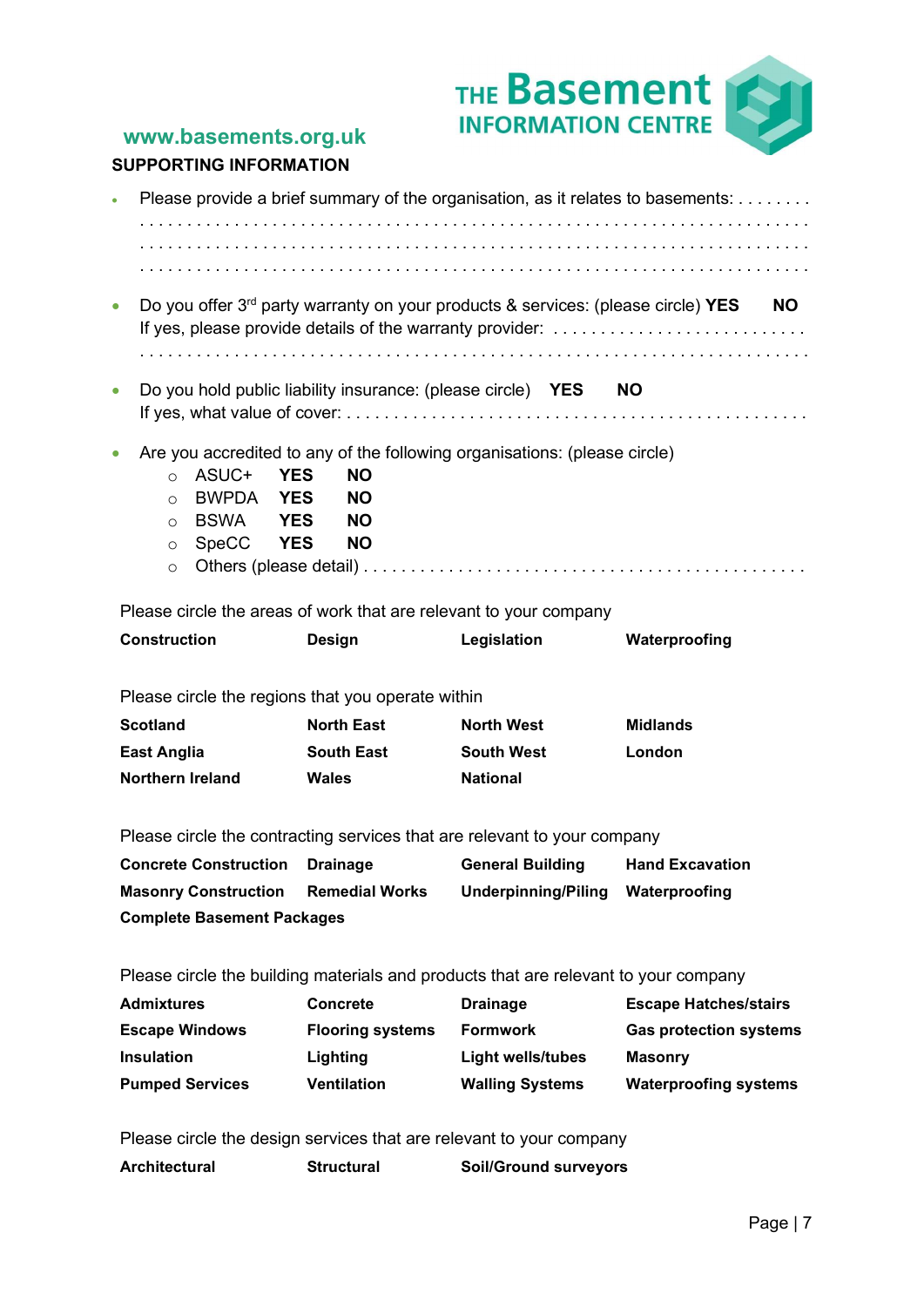

## Terms and Conditions of Membership

- 1. Any company or group seeking membership shall complete and return the membership application form enclosed with the brochure or complete and return the application form on the website www.basements.org.uk. The applicant must also complete the website information sheet and supply a logo.
- 2. The provision of the information under (1) does not constitute any vetting or approval of the said product or service by The Basement Information Centre.
- 3. No member shall indicate or suggest that their product(s) or service(s) have been in anyway vetted or approved by The Basement Information Centre.
- 4. No member shall indicate or suggest that membership of The Basement Information Centre does in anyway constitute a vetting or approval of the said company or its work by the Basement Information Centre.
- 5. Any member found to have infringed either (3) or (4) will be required to remove the said material from the said source. The infringing member will be temporarily removed from membership and not reinstated until there is satisfactory evidence that the said material has been removed from the said source.
- 6. Any member having been found to have infringed (5) for a second and different time will be immediately removed from membership. The matter will be tabled and discussed, at the next Steering Committee Meeting, where a decision will be taken to reinstate or not. Such decision will be based on a two-thirds majority vote at the meeting, with the Chairman having the casting vote if that becomes necessary. Any reinstatement may carry additional membership conditions. All members will be advised of any member that has not been so reinstated.
- 7. All members may include The Basement Information Centre members logo on their stationary or promotional and technical documents and other material but must note and observe the conditions 2 to 6 above.
- 8. Although The Basement Information Centre does in no way vet or approve a members' product or work, all members are expected to attain reasonable quality and service as is considered appropriate and generally normal to the expectations of the majority of members operating in that field of work. Where more than three complaints or criticisms are referred to The Basement Information Centre office by different people or organisations then the said issue will be raised with the member concerned and action may be taken to temporarily remove the said member from membership.
- 9. Membership may not be open to any company or person that has been struck off or barred from membership of any organisation covering insurance or standards. Any applicant for membership must advise The Basement Information Centre in such cases and the matter may be referred to the Steering Committee before membership is granted. Any current member struck off of membership from any organisation covering insurance or standards must advise the Director or Chairman and may following consultations be temporarily removed from membership.
- 10. Any 3 members may jointly request in writing to the Director that another member should be removed temporarily or permanently from membership. The member(s) making the request will be required to satisfy the Director and or the Chairman that there are reasonable grounds for such removal. The Basement Information Centre office will raise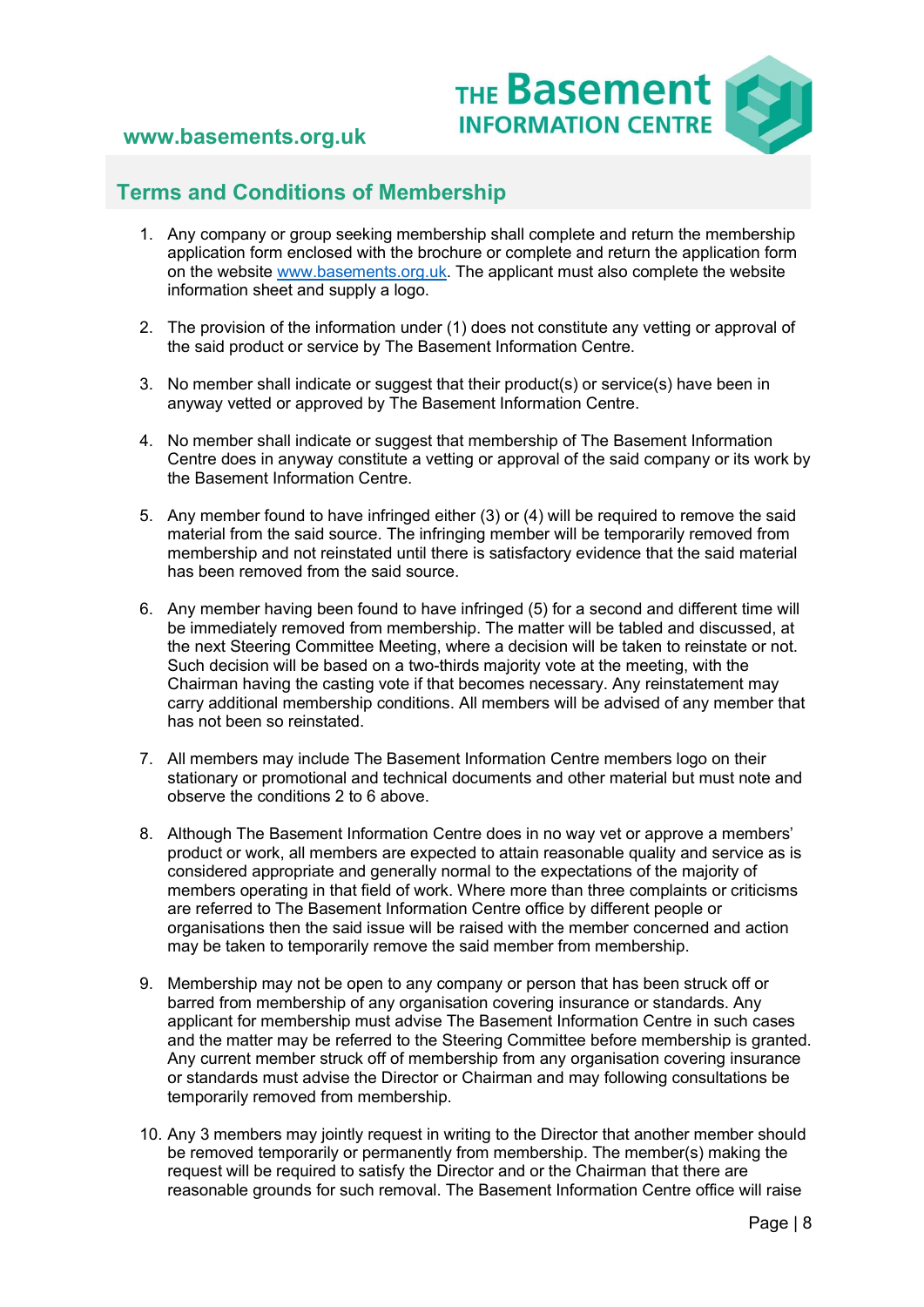

the matter with the member and on the decision of the Director and or Chairman the said member may be temporarily removed from membership. The member may not be reinstated until the grounds for the removal have been corrected to the satisfaction of parties requesting the removal, the Director and Chairman on a majority basis. Where a decision has be taken not to reinstate a member the case shall, with the approval of the temporarily removed member, be tabled at the next following meeting of the Steering Committee meeting, where a decision will be taken to reinstate or not.

- 11. Where removal of membership has been sanctioned by the Steering Committee the removed members' fee subscription will be returned on the basis of 1/6 of the remaining whole months in the fee period concerned less one month.
- 12. Membership subscriptions shall be payable in January for the whole year.
- 13. Membership fees shall be in accordance with that indicated on the current membership application form.
- 14. Any member shall give three months' notice of intent to withdraw from membership in the following year or otherwise be committed to the subsequent half-year's subscription or the full year if notice is given after June in the following year. This period shall be reduced to one-month notice in the case of the next coming year's fees where an increase has been agreed. Any member so withdrawing from membership shall not be entitled to any return of their subscription and be liable for all outstanding invoices and any so incurred as above.
- 15. Any member not settling their membership invoice within three months may be temporarily removed from membership and will be removed from membership if not paid within six months and be liable for all outstanding invoices.
- 16. Any member committing to stand space at any show or event organised by The Basement Information Centre shall undertake to pay the agreed space and services costs in the case where the said member withdraws after the contract has been signed and returned to the company running the show or event. Further any member committing to stand space will be invoiced at the same time and proportion as The Basement Information Centre are required to pay. (This is typically 20% at contract agreement, and 40% at five months and 40% three months before the show) Members will be responsible for making their own arrangements for furniture and display material.
- 17. In the event of a member having a complaint or concern regarding The Basement Information Centre, the following procedure will be implemented:
	- the member(s) with a concern would raise it with the officer of TBIC.

- if the officer of TBIC cannot resolve the concern then this would be escalated to the Director of The Basement Information Centre and the Chairman to address the details of the complaint of the member.

- The Basement Information Centre's governance relies on the membership, and any change to current process or activity would be raised at the Technical Marketing Committee for that change to be ratified by the membership.